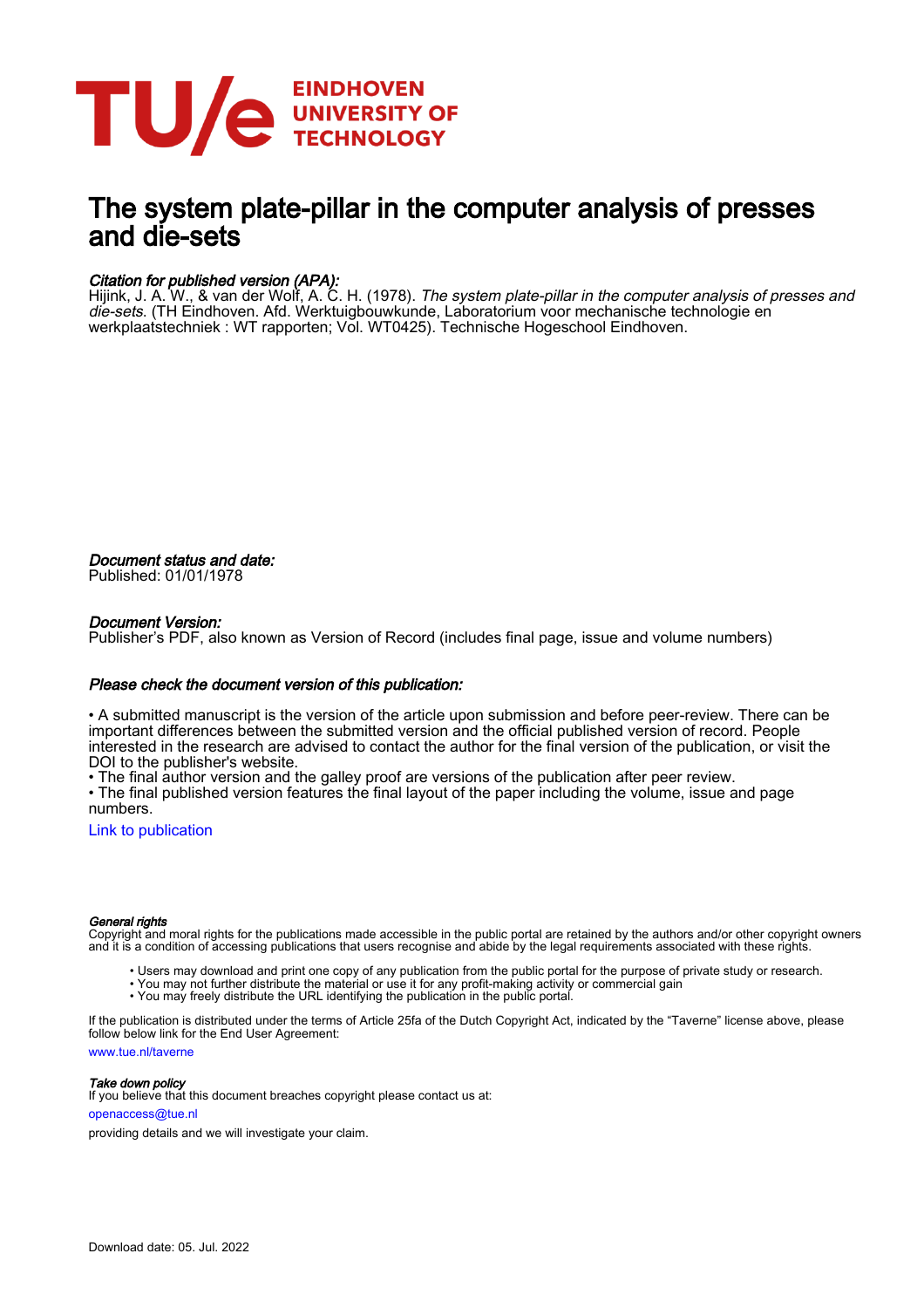# BIBLIOTHEEK 7804425 T.H. EINDHOVEN

# THE SYSTEM PLATE-PILLAR IN THE COMPUTER ANALYSIS OF PRESSES AND DIE-SETS.

J.A.\~. HIJINK

and

A.C.H. VAN DER VOLF

 $\sim$   $\sim$ 

# Report WT 0425

Eindhoven University Press (1970) To be publ ished in Annals of CIRP, 27.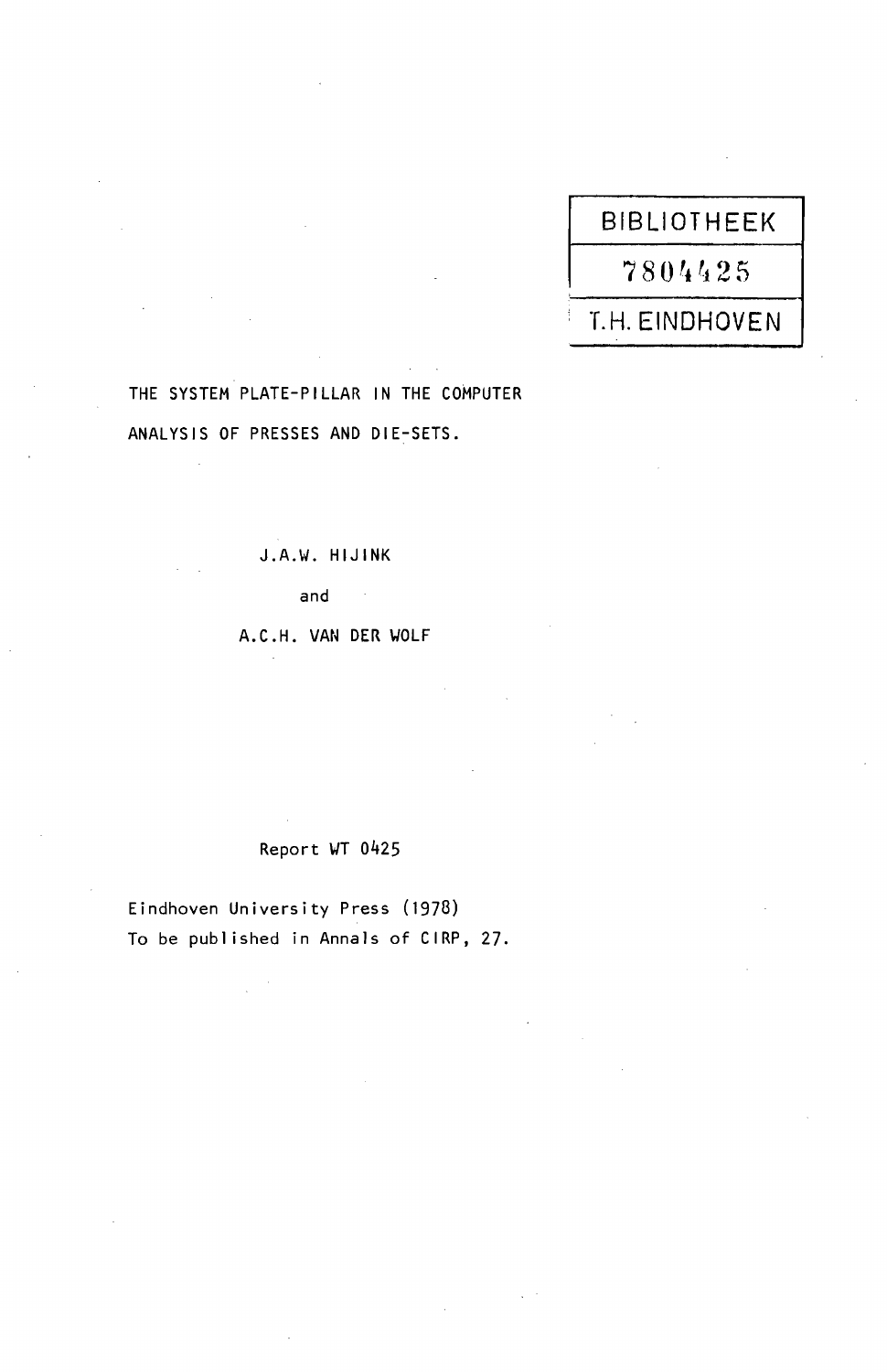#### 0. SUMMARY

In the analysis of presses and die-sets with two dimensional beam-type finite element computer 'programs, it is not possible to replace plate-pillar systems by real istic beam elements when the height and the diameter of the pillar are of the same order of magnitude as the thickness of the plate. Still it is advantageous to use these programs rather than large sophisticated finite element programs. It is shown that one can get correction factors by a one time threedimensional analysis of the plate-pillar system mentioned above. These factors enable us to use simple beam-type elements with high accuracies even in extreme situations.

# 1. INTRODUCT ION

The use of computer programs with two dimensional beam-type finite elements in the analysis of presses and die-sets [1], [2]. gives reasonable results. With these programs one can correlate in a simple way the horizontal deflections of the cutters of a die-set with the parameters of the punching process and the dimensibns of the press and the die-set. The results of this analysis in combination with a technological criterion for the maximum misalignment of die and punch, can be used to establ ish the optimum design of a die-set for a specific product.

-------------- ------ ----

,In transforming the press and the die-set into a topological model one often meets a plate-pillar system as shown in Fig. 1. ,When the quantities z, 0 and H are of the same magnitude, it is not real istic to replace the pillar and the plate simply by beam elements. Actually, there are two problems. First of all, it is not possible to establish the effective length of the pillar and, secondly, the angular deflection of the surface of the plate in the neighbourhood of the pillar is not only determined by the magnitude of the load and the second moment of area with respect to the V-axis of the plate, but also by the diameter of the pillar.

Of course, it is possible to get an exact analysis of the ;mentioned plate-pillar system by means of a large finite-element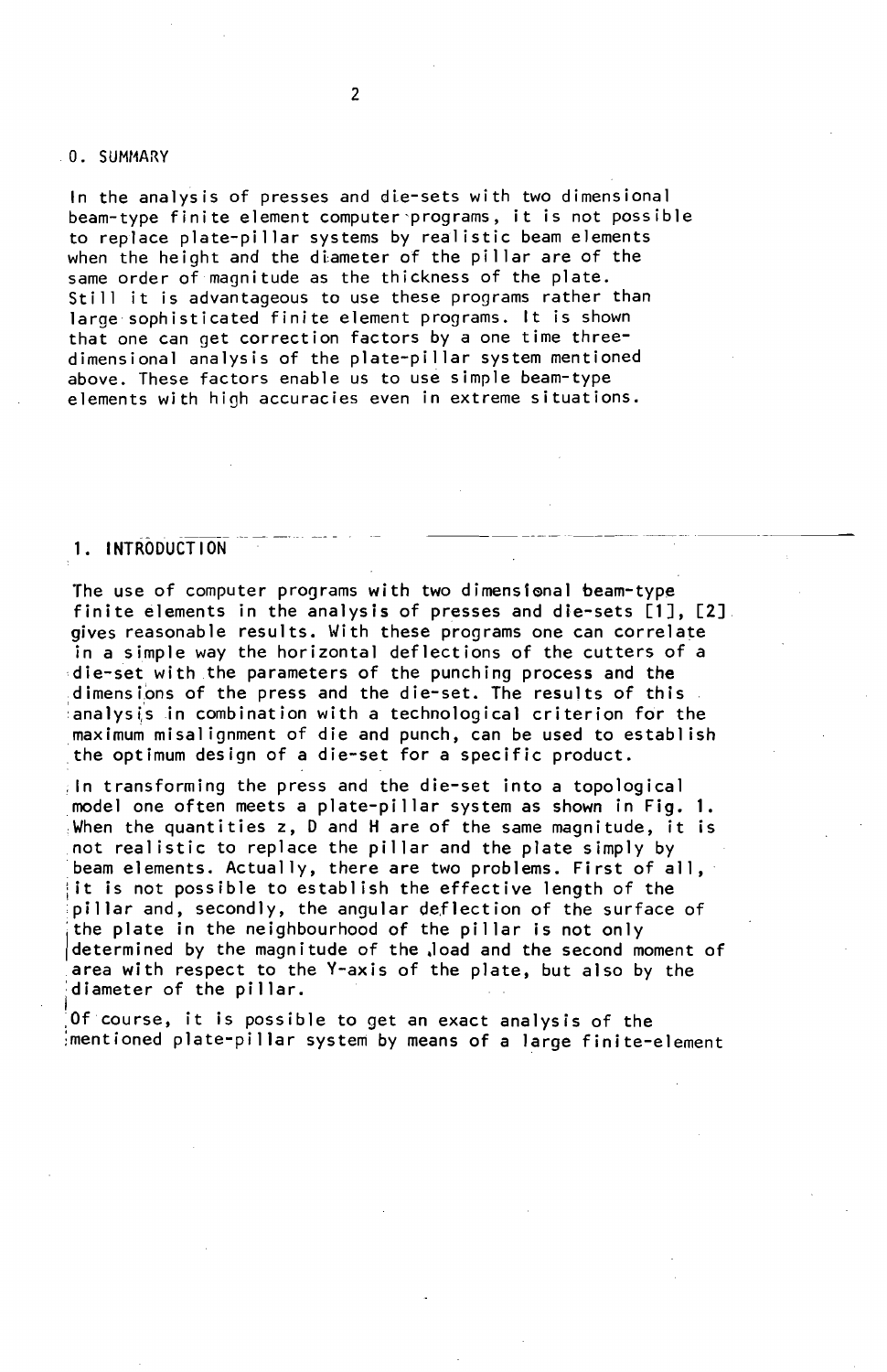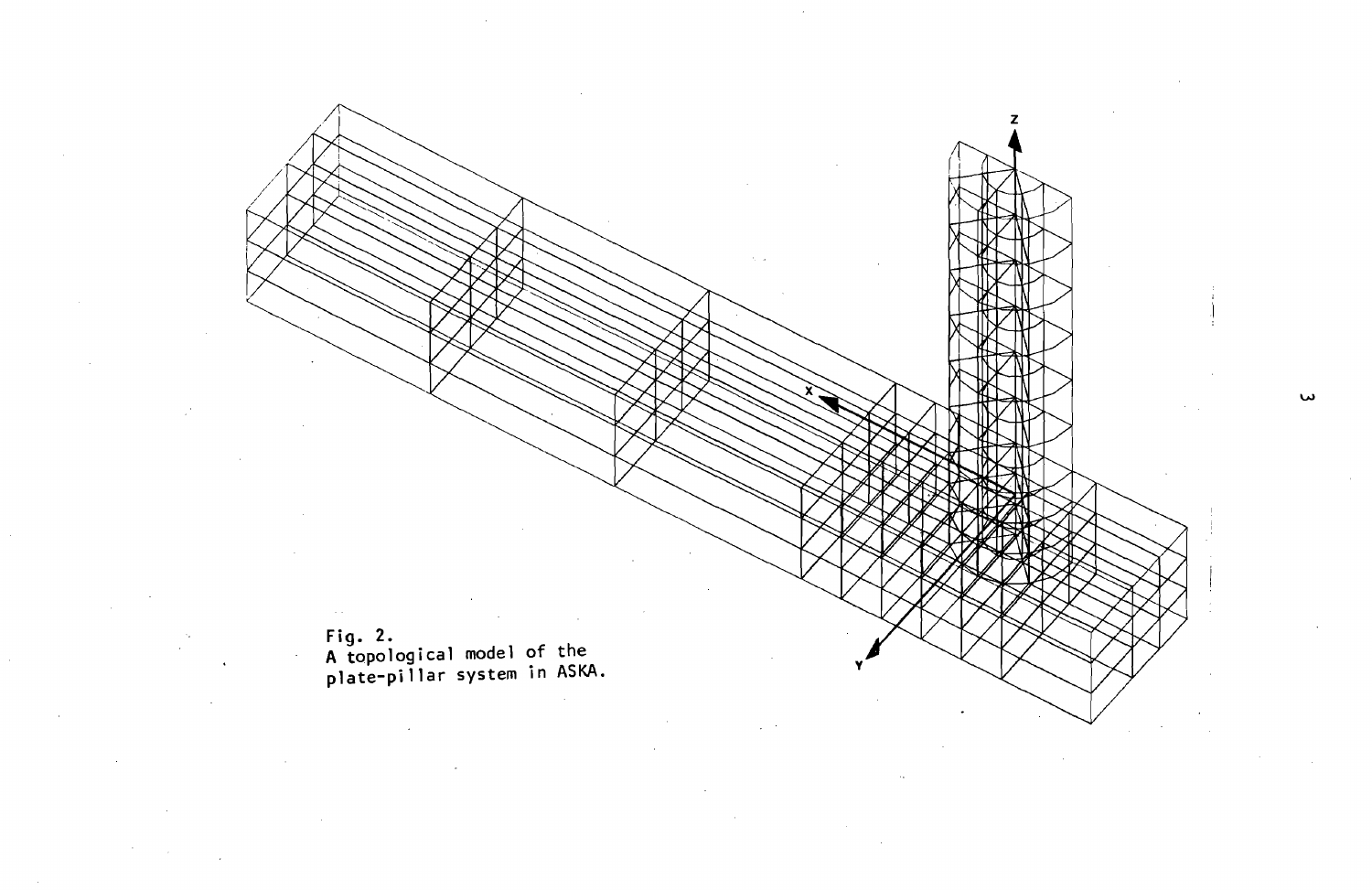program using sophisticated element-types. Fig. 2 shows for example a topological model for the plate and the pillar when applying the ASKA-system. For symmetrical reasons only half of the model is shown. The elements used are PENTAC 18 (54 degrees of freedom), HEXEC 27 and HEXE 27 (81 degrees of freedom). It is obvious that using this kind of analysis to get a proper design of the die-set will cost a tremendous lot of preparation- and computer-time and will be financially unacceptable in most cases.

In this article a method will be described how correction factors  $\psi$  and  $\lambda$  can be obtained by a one-time analysis of the plate-pillar system with a sophisticated program-system I ike ASKA. The factor  $\psi$  concerns the correction of the stiffness of the pillar, while  $\lambda$ corrects the angular deflection of the surface of the plate in the neighbourhood of the pillar. Including these correction factors in the stiffness matrix of a two dimensional beam element makes it possible to carry out an analysis with simple elements and high accuracy even when one combines a short pillar with a thick plate.



Fig. 1. The plate-pillar system.

# 2. THE ANALYSIS WITH THE ASKA-SYSTEM

Even a one-time analysis of the structure shown in Fig. 2 by means of ASKA is very costly, mainly because of the complicated elements for the pillar with the circular cross sectional area. For this reason the circular pillar is replaced by an equivalent square one (see Fig. 3), under the condition that the bending stiffness of both pillars is the same. From this it follows:

 $(1)$ 

$$
h = D_{eq} = 0.876 D
$$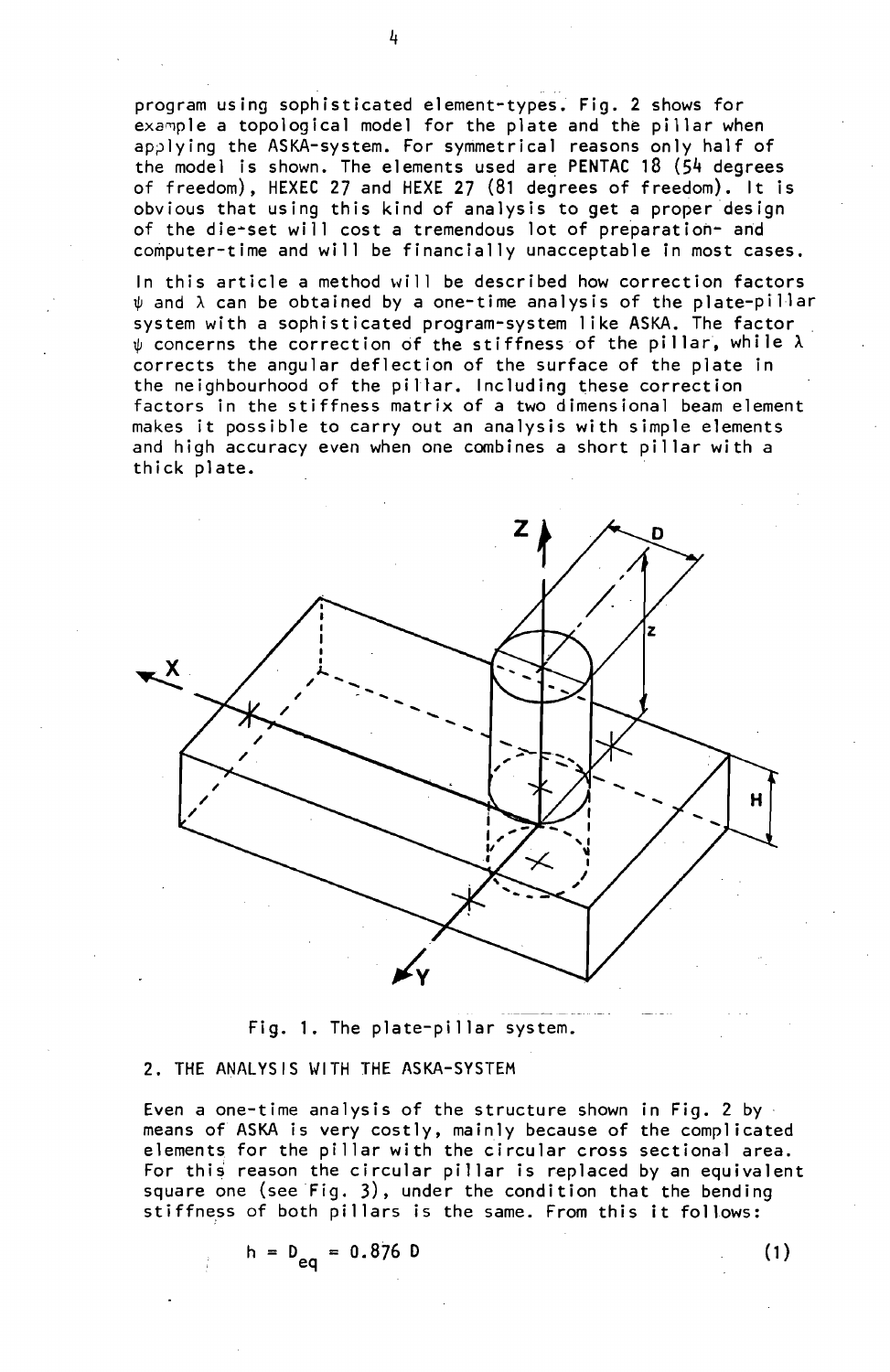

Fig. 3. Circular and square cross sectional area of pillar.

# 3. A TYPICAL EXAMPLE

. In order to give an idea of the magnitude of the errors one can make in using beam-type finite elements in the topological model for plate-pillar systems of die-sets, the typical example of Fig. 4 is examined.

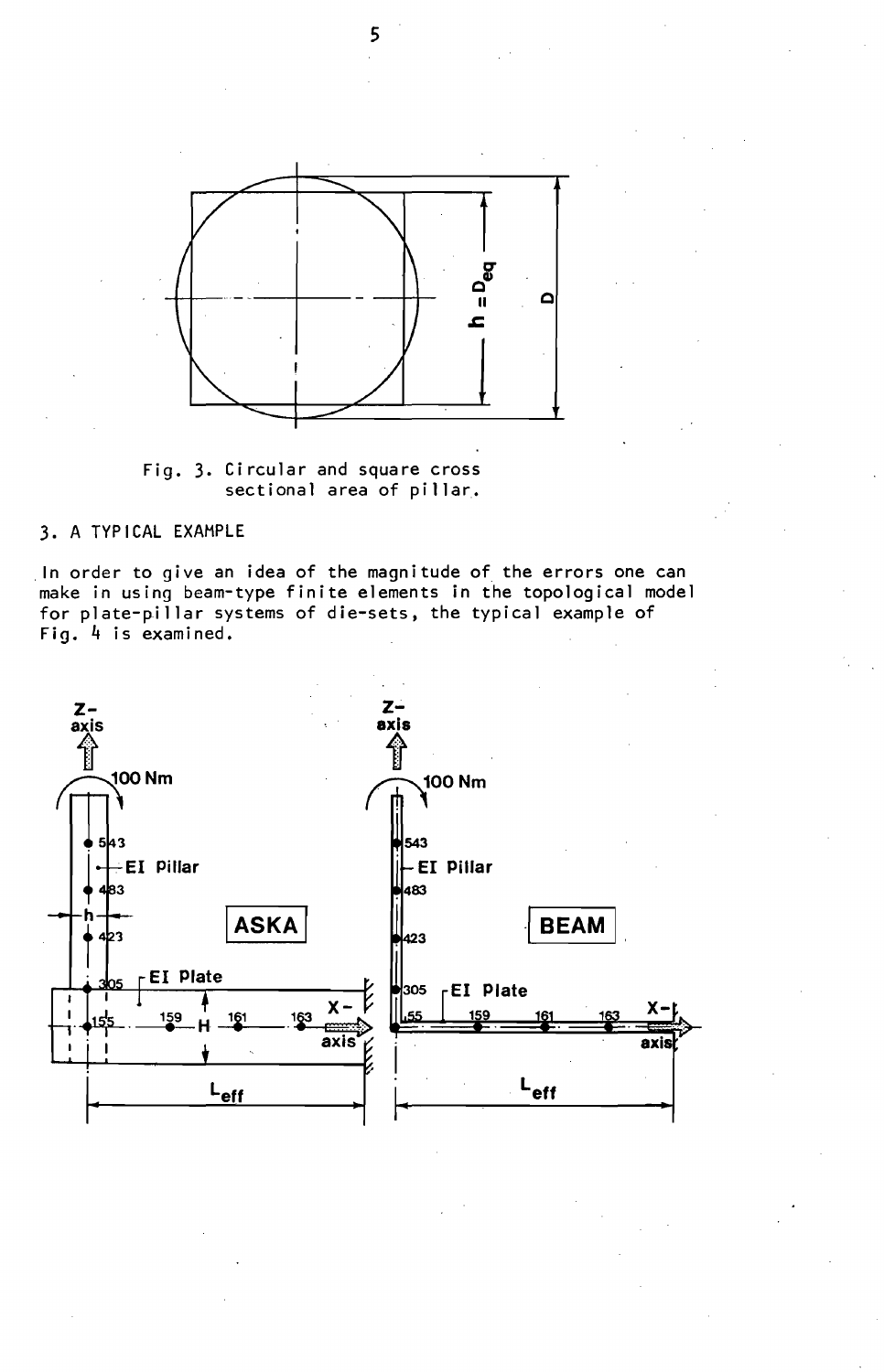# $F_{c,d}$ . 4. Typical example of plate-pillar system. Plate thickness  $H = .03$  m, plate width PW = .05 m, equivalent pillar diameter  $h = D_{eq} = .017522 \text{ m}, L_{eff} = .12 \text{ m}.$

The pillar is loaded by a moment of 100 Nm. Tables 1 and 2 give the results of the calculations for the deflections of the plate in Z-direction and the deflections of the pillar in X-direction respectively.

| <b>PLATE</b> |          |                   |                 |       |
|--------------|----------|-------------------|-----------------|-------|
|              |          | Z-deflection      |                 |       |
| Nodal        | X-coord. | <b>ASKA</b>       | <b>BEAM</b>     | Error |
| point        | [m]      | [m]               | [m]             | %     |
| 155          | .000000  | $.300870*10^{-4}$ | $.3048*10^{-}$  | 1.3   |
| 159          | .036571  | $.142840*10^{-4}$ | $.1473*10^{-4}$ | 3.1   |
| 161          | .064380  | $.063010*10^{-4}$ | $.6547*10-5$    | 3.9   |
| 163          | .092190  | $.015612*10^{-4}$ | $.1637*10^{-5}$ | 4.8   |

Table 1. Deflections of plate in Z-direction.

| <b>PILLAR</b> |          |                                        |                 |       |
|---------------|----------|----------------------------------------|-----------------|-------|
|               |          | X-deflection                           |                 |       |
| Nodal         | Z-coord. | <b>ASKA</b>                            | <b>BEAM</b>     | Error |
| point         | [m]      | [m]                                    | [m]             | %     |
| 305           | .015     | $.072580*10^{-4}$                      | $.144*10^{-}$   | 98.4  |
| 423           | .035     | $.331965*10^{-4}$                      | $.549*10^{-4}$  | 65.4  |
| 483           | .055     | .834500*10                             | $1.196*10^{-4}$ | 43.3  |
| 543           | .075     | 1.590950 <del>∗</del> 10 <sup>−4</sup> | $2.086*10^{-4}$ | 31.1  |

Table 2. Deflections of pillar in X-direction.

As far as the X-deflections of the pillar are concerned (see Table 2), one has to be very careful with the results of the beam solution particularly in the neighbourhood of the plate. Considering the ASKA solution to be exact, the example shows that errors of about 100% will occur at the surface of the plate. Going along the pillar this error gradually decreases. The error in the Z-deflections of the plate (see Table 1) is less and does not exceed 5% in this example. In most practical cases this figure will be admissible.

b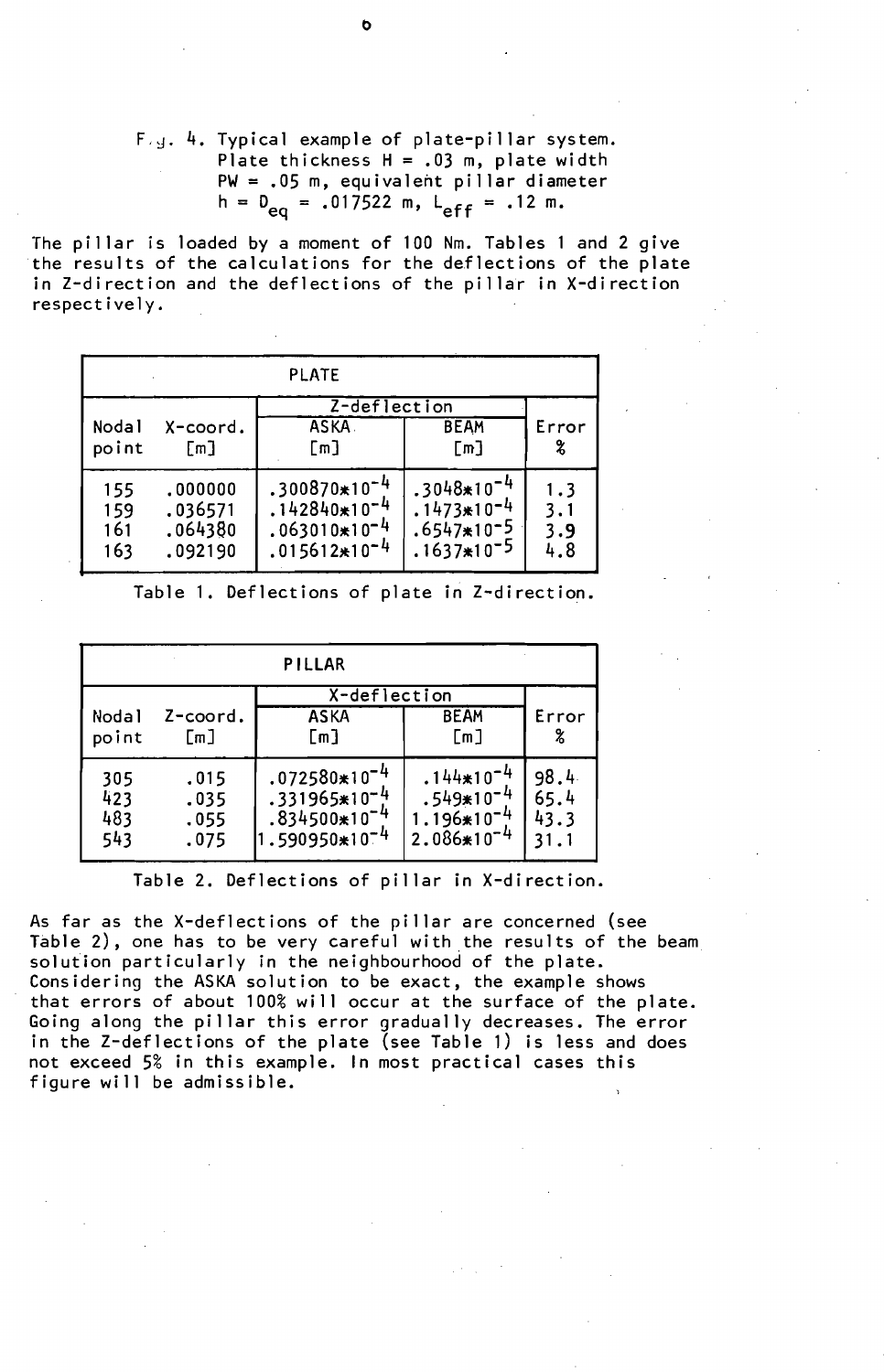# 4. THE CORRECTION FACTOR  $\psi$  for the Length of the Pillar

From the example of Fig. 4 it is clear that it is not allowed to consider the pillar as a beam clement up to the center of the plate. Therefore a part  $\zeta$  of the pillar will be assumed to be rigid (Fig. 5). The plate-pillar system can be loaded by a moment Mas well as a force F. For both kinds of loads the function'

$$
\psi_{\Box} = \psi_{\Box} \quad (\text{H, D, z})
$$

where

$$
\psi_{\Box} = \frac{1}{H/2}
$$

 $\overline{r}$ 

can be derived.



Fig. 5. Plate-pillar system loaded by moment M and force F.

When loaded by a moment M, the deflection of point A in the X-direction does consist of three parts viz.:

- the deflection due to the bending of that part of the pillar for which holds  $z > \zeta$ ,
- the deflection due to the angular deflection  $\phi$  of the plate in point S,

(3)

(2)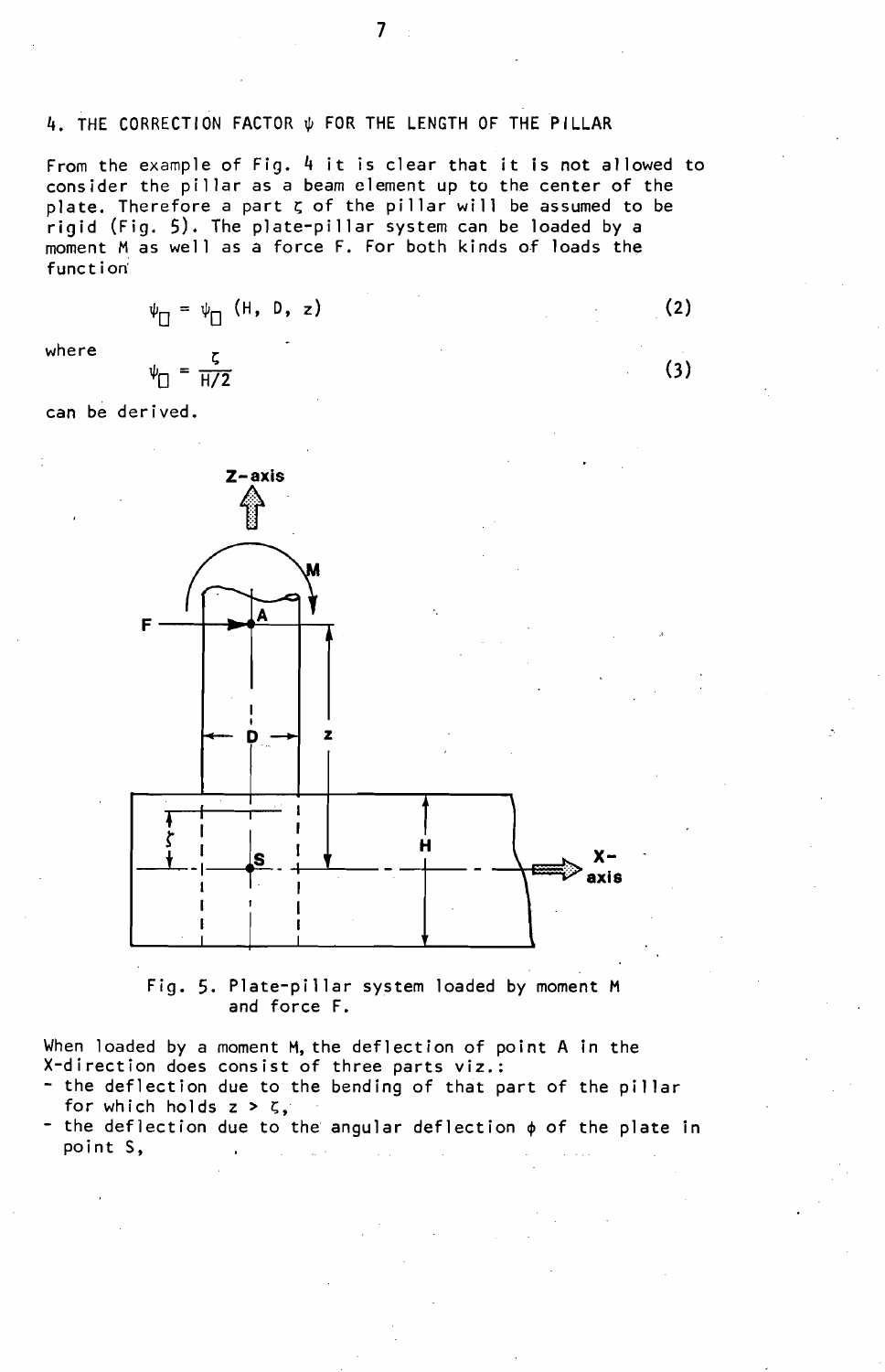- the deflection due to the displacement  $x_{\alpha}$  of the origin S in and derivation.<br>X-direction.

Hence, the deflection of point A in X-direction can be written as:

$$
x(z) = \frac{M(z-\zeta)^2}{2 E I} + \phi z + x_0
$$
\nUsing Eqs. (3) and (4), we find:

$$
\psi_{\Box} = \frac{2z}{H} - \sqrt{\frac{2z}{(x(z) - x_0 - \phi z)}} = \frac{8 E I_{\text{pillar}}}{MR^2}
$$
 (5)

Eq. (5) is equivalent with Eq. (2), since each term between the brackets in Eq. (5) is proportional with M/E.

In order to find the function  $\psi_{\Box}$ , ASKA runs for a variety of plate-pillar systems have been carried out. For obvious reasons we replace the variable z by:

$$
x = \dot{z} - \frac{H}{2} \tag{6}
$$

After each ASKA-run, we try to fit the results in the model function:

$$
\psi_{\Box}(\ell) = A e^{-B\ell} + C \tag{7}
$$

Some typical results of this procedure are 1isted in Table 3.

| D                                      | -H                                     | H                                                      | modelfunction $\psi_{\square}(\ell)$                                                                                                                                                  | $2^*$                                     | $\boldsymbol{\ell}^{\star}$        |
|----------------------------------------|----------------------------------------|--------------------------------------------------------|---------------------------------------------------------------------------------------------------------------------------------------------------------------------------------------|-------------------------------------------|------------------------------------|
| _[ጠ]                                   | [m]                                    | $\sqrt{D}$                                             |                                                                                                                                                                                       | [m]                                       | $\overline{D}$                     |
| .03<br>.02<br>.02<br>$\cdot$ 02<br>.02 | .02<br>.02 <sub>1</sub><br>.03<br>.015 | .67<br> 1.00 <br>1.50<br>$\cdot$ . 75<br>$.04$ $ 2.00$ | $.37 \text{ exp} (-42 \text{ k}) + .842$<br>$.11 \text{ exp } (-35 \text{ k}) + .851$<br>$.15 \text{ exp} (-93 \ell) + .847$<br>$.42 \exp(-912) + .871$<br>$.07 \exp(-63\ell) + .872$ | .0517<br>.0271<br>.0136<br>.0250<br>.0075 | 1.72<br>1.35<br>.68<br>1.25<br>.37 |

Table 3. Some typical results with the model function of Eq. (7).

As we can see" from this table, the C-value stabil izes at  $.85 \pm .025$ , in spite of the different D- and H-values. This is true for all ASKA-runs carried out. Furthermore, from Table 2 it can be concluded that A  $e^{-\bar{B}\bm{\ell}}$  is small with respect to C if the length  $\ell$  exceeds a certain value.

Considering  $\varepsilon$  to be the relative error in the C-value, we define the distance  $\ell^\divideontimes$  above the plate, where the relative difference between  $\psi_{\Gamma_1}$  and C is equal to  $\varepsilon$ . Thus:

 $\frac{\psi_{\Box}(\ell^*) - C}{c} = \epsilon$  (8)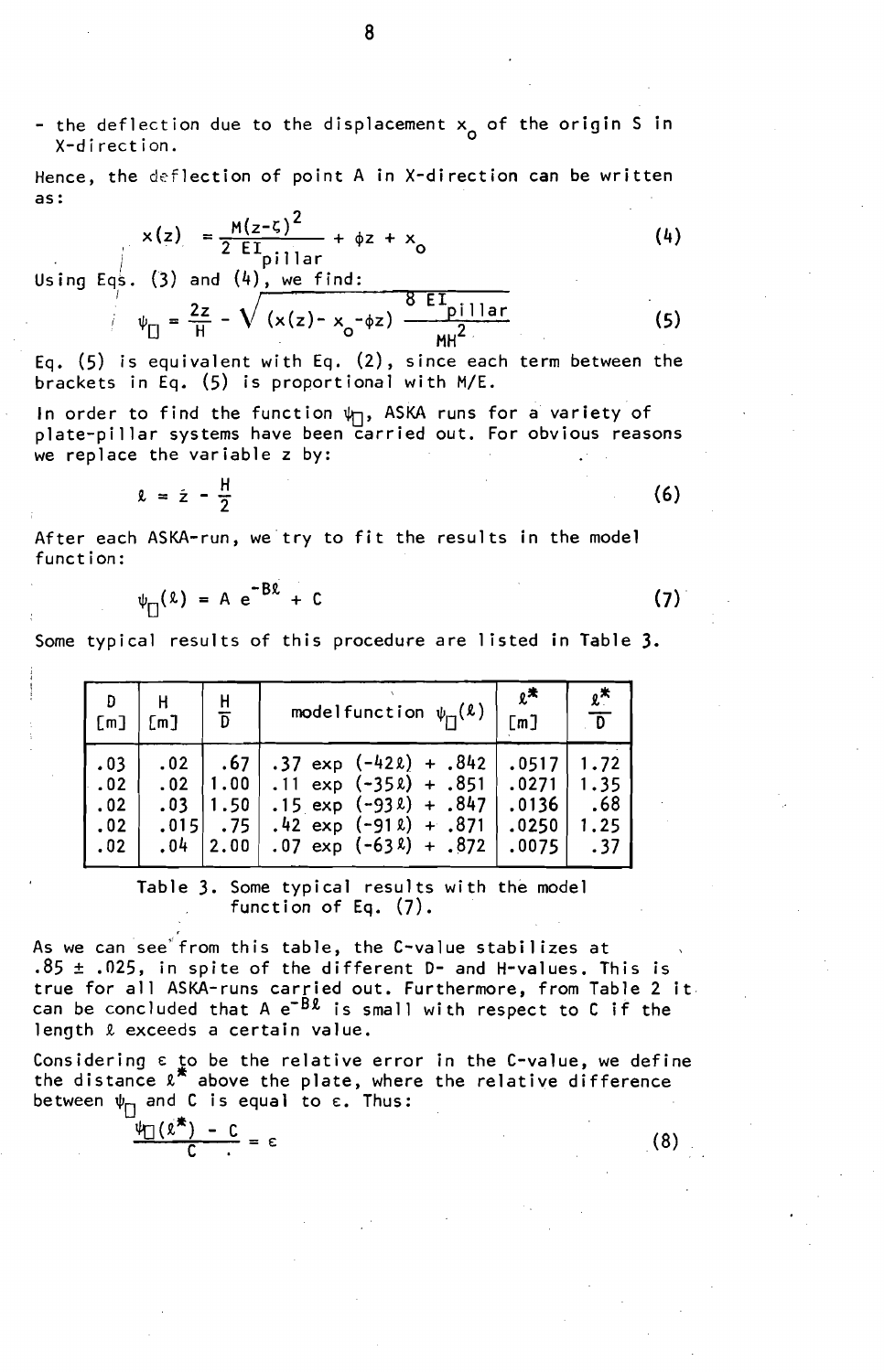In the upper area it  $-B<sub>g</sub>$ is allowed to use  $\psi_{\bigsqcup} = \bigsqcup$ , while in the lower area,  $\psi_{\bigsqcup} = \bigsqcup^{\bigsqcup} \bigsqcup^{\bigsqcup} + \bigsqcup$ For  $\epsilon$  = .05 the corresponding values of  $\ell^*$  and  $\frac{\ell^*}{n}$  are listed in Table 3.  $6 \frac{\ell^\ast}{\rm D}$  :s plotted as a function of  $\frac{{\sf H}}{{\sf D}}$ . must be used in order to avoid errors> 5%.



Fig. 6. The value 
$$
\frac{\ell^*}{D}
$$
 as a function of  $\frac{H}{D}$   
for a relative error  $\epsilon = .05$ .

For the design of die-sets only the upper area is of importance. We can conclude, that for an equivalent square pillar we may use:

$$
\psi_{\square} = .85
$$

 $(9)$ 

Carrying out the same analysis for the circular pillar of Fig. 2, ASKA analysis shows that an equivalent square pillar gives a stiffer fixing point than the corresponding circular pillar. Therefore, the correction factor in the case of an equivalent square pillar  $\psi_{\Box}$  will be larger. From computer analysis it can be shown that systematically holds: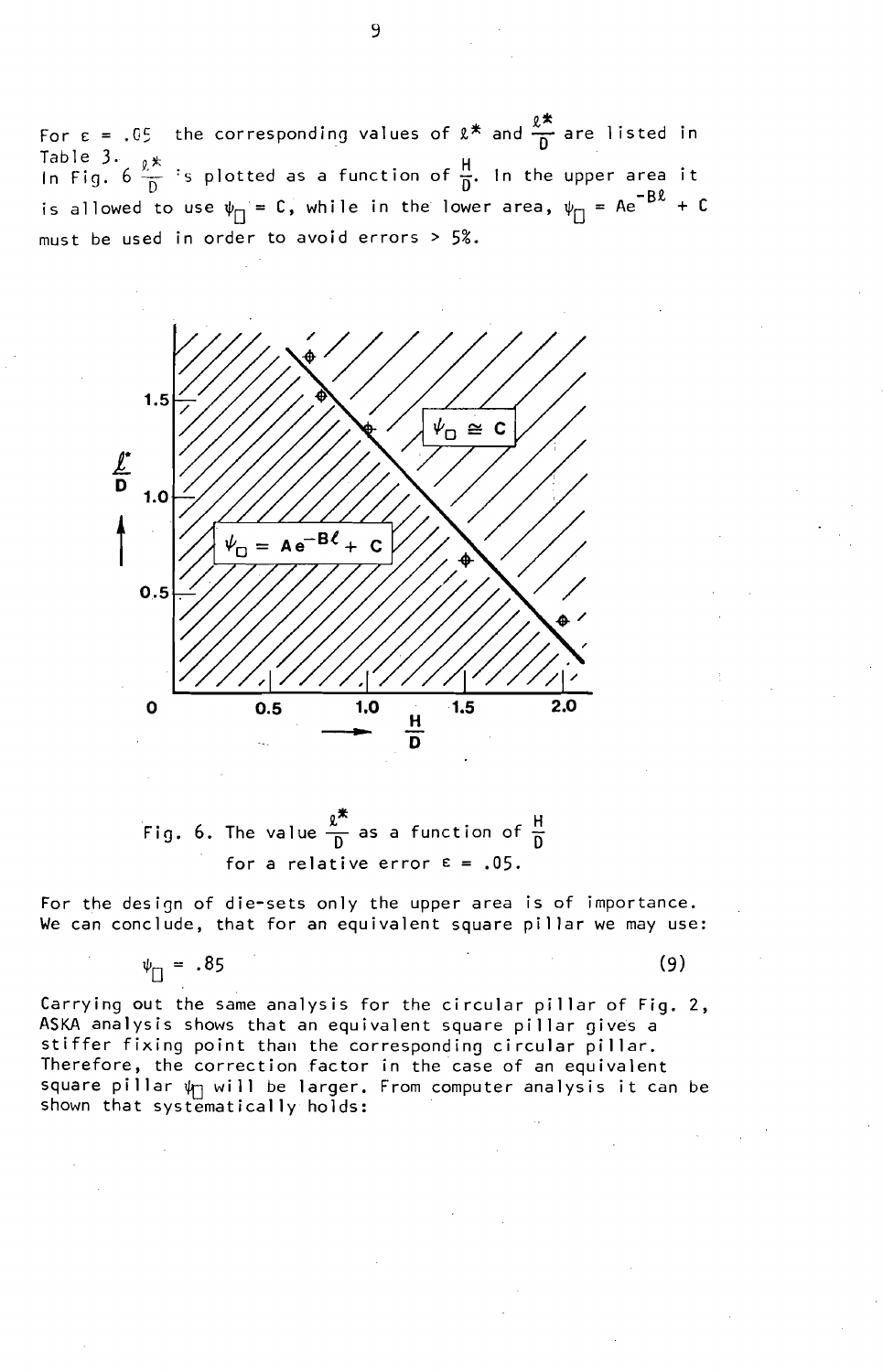$$
\psi_{\square} = 1.33 \psi_0
$$

This result can also be made plausible starting from the Boussinesque-theory for a force on a semi-infinite solid body [3J. As far as the other correction factor  $\lambda$  (see Sec. 5) is concerned, there is no significant difference between a circular and an, equivalent square pillar.

Eq.  $(12)$  gives us the opportunity to carry out the ASKA-analysis with equivalent square pillars and to use the results for circular pillars.

So referring to Eq. (10), we may conclude that for <sup>a</sup> circular pillar will hold

$$
\psi_{0} = .75
$$

 $\cdot$  -

 $(11)$ 

5. THE CORRECTION FACTOR A FOR THE ANGULAR DEFLECTION OF THE PLATE

The correction factor  $\lambda$  deals with the angular deflection  $\phi$  which appears in point S of the loaded plate-pillar system (see Fig. 5). For a certain plate width PW and effective length of the plate . Leff, the error in  $\phi_{BEAM}$  with respect to  $\phi_{ASKA}$  only depends upon the ration  $\frac{H}{D}$  as can be seen in Table 4 for a typical example.

| $\overline{H}$<br>ក | <sup>Ф</sup> ASKA <sup>-Ф</sup> BEAM<br>★ 100%<br>$\Phi$ BEAM |
|---------------------|---------------------------------------------------------------|
| .400                | $-12.2$                                                       |
| .500                | $-8.2$                                                        |
| .667                | 4.2                                                           |
| .750                | 1.8                                                           |
| 1.000               | . 4                                                           |
| 1.333               | 3.5                                                           |
| 1.500               | 4.2                                                           |
| 2.000               | 8.9                                                           |

Table 4. Typical example for the deviation of  $\phi_{BEAM}$ as a function of  $\frac{\pi}{\delta}$ . Plate thickness  $H^{\nu}$ = .02 m, plate width  $PW = .05$  m,  $L_{eff} = .12$  m.

PW = .05 m, L<sub>eff</sub> = .12 m.<br>For ratios  $\frac{H}{D}$  > 1 it follows that  $\phi_{ASKA}$  >  $\phi_{BEAM}$ , from which we may conclude that in this ratio range the local deformations determine the angular deflection in point S. For ratios  $H/D < 1$ , the pillar contributes to the stiffness of the plate in point S, hence  $^{\varphi}$ BEAM  $^{\varphi}$   $^{\varphi}$ ASKA'

Along the Y-axis of the plate the displacements in Z-direction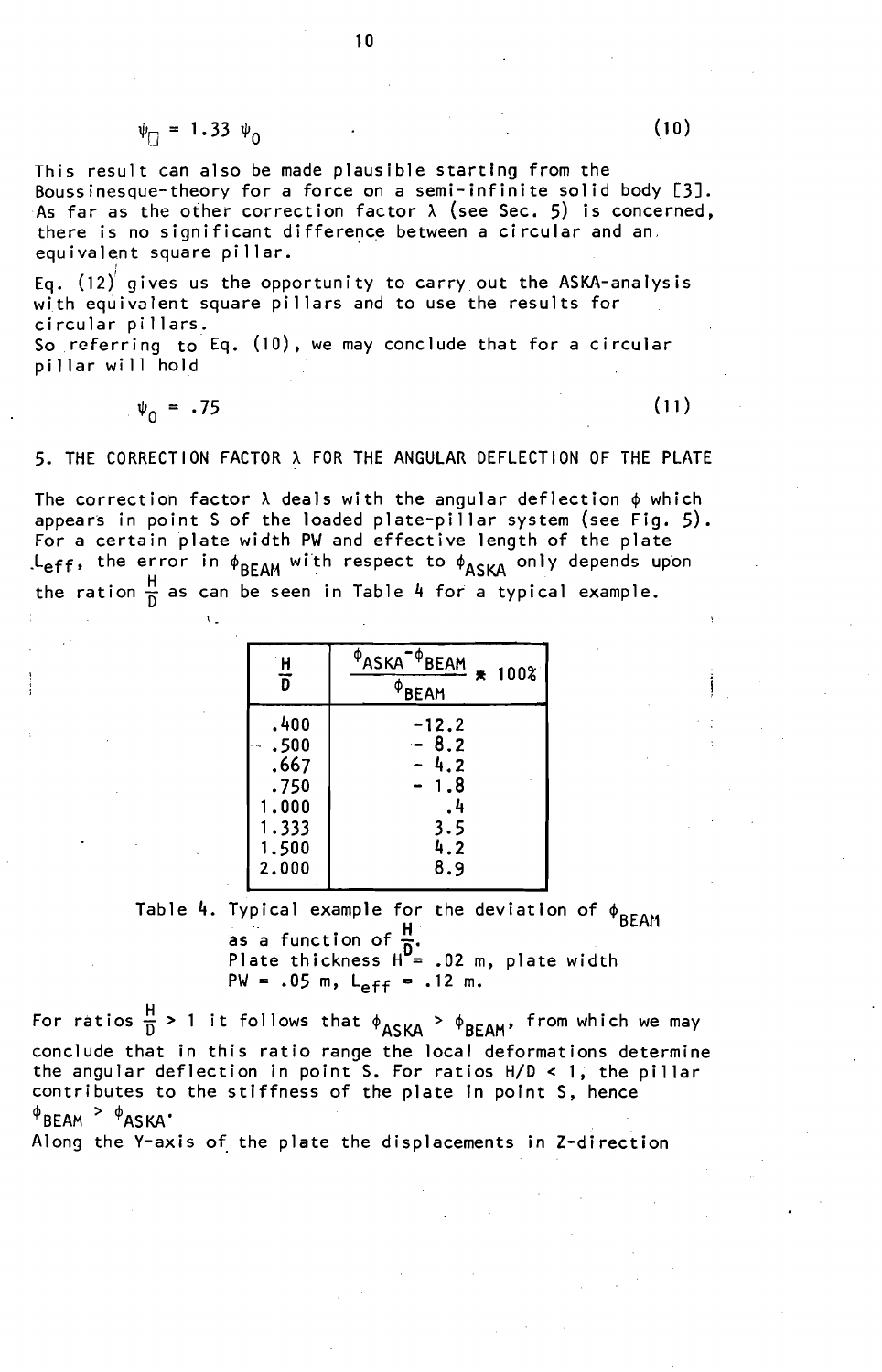are large in the vicinity of point S and smaller onto the side of the plate. These differences in Z-displacements increase strongiy with increasing PW. For relative large values of PW the deformation of the plate in the neighbourhood of the pillar has to be considered as a local phenomenon. From this, it turns out that  $\phi_{\mathsf{RFAM}}$  in the origin S will gradually lag behind  $\phi_{\mathsf{ASKA}}$  with increasing PW-values. Table 5 shows an example of this effect.

| PW<br>[m]                       | $\Phi$ BEAM<br>[rad]                                               | $\Phi$ ASKA<br>[rad]                                                   | $\Phi$ ASKA<br>PBEAM<br>100%<br>$^{\circ}$ BEAM |
|---------------------------------|--------------------------------------------------------------------|------------------------------------------------------------------------|-------------------------------------------------|
| .03<br>.05<br>.08<br>.12<br>.20 | $28.57*10$<br>17.14*10<br>$10.71*10$<br>$7.14*10$<br>$4.29*10^{-}$ | 28.33*10<br>17.20*10<br>$11.08*10$<br>$7.83*10^{-4}$<br>$5.49*10^{-4}$ | - . 8<br>3.5<br>9.7<br>28.0                     |

Table 5. Typical example for the deviation of  $\phi_{BEAM}$  for a load  $M = 100$  Nm and variation of PW. Plate thickness  $H = .02$  m, pillar diameter  $D = .02$  m,  $L_{eff} = .12$  m.

Defining in general p as the percentage that  $\phi_{\text{ASKA}}$  deviates from  $\Phi_{\sf BEAM}$ , we may write:

$$
p = p
$$
 (H, D, L<sub>eff</sub>, PW)

and also for the correction factor:

 $\lambda = \frac{p}{100}$  \* L<sub>eff</sub>

 $(13)$ 

(12)

Eq. (13) is especially convenient for the implementation of the correction factor in the stiffness matrix of the beam element as exposed in Sec. 6.

From a large number of ASKA-runs, the following model function for p satisfies best:

$$
p = -5.9153 \frac{PW}{H} + 28.8222 \frac{PW}{L_{eff}} - 74.9665 \frac{D}{L_{eff}} + 5.2008 \frac{PW}{D}
$$
  
-5.2219  $\frac{D}{PW} + 0.1449 \frac{D}{H} + 1.3611 \frac{L_{eff}}{H} - 0.6476 \frac{L_{eff}}{D}$   
-1.6262  $\frac{L_{eff}}{PW} - 9.0037 \frac{H}{D} + 9.9213 \frac{H}{L_{eff}} + 33.8696 \frac{H}{PW}$   
-2.2375 (14)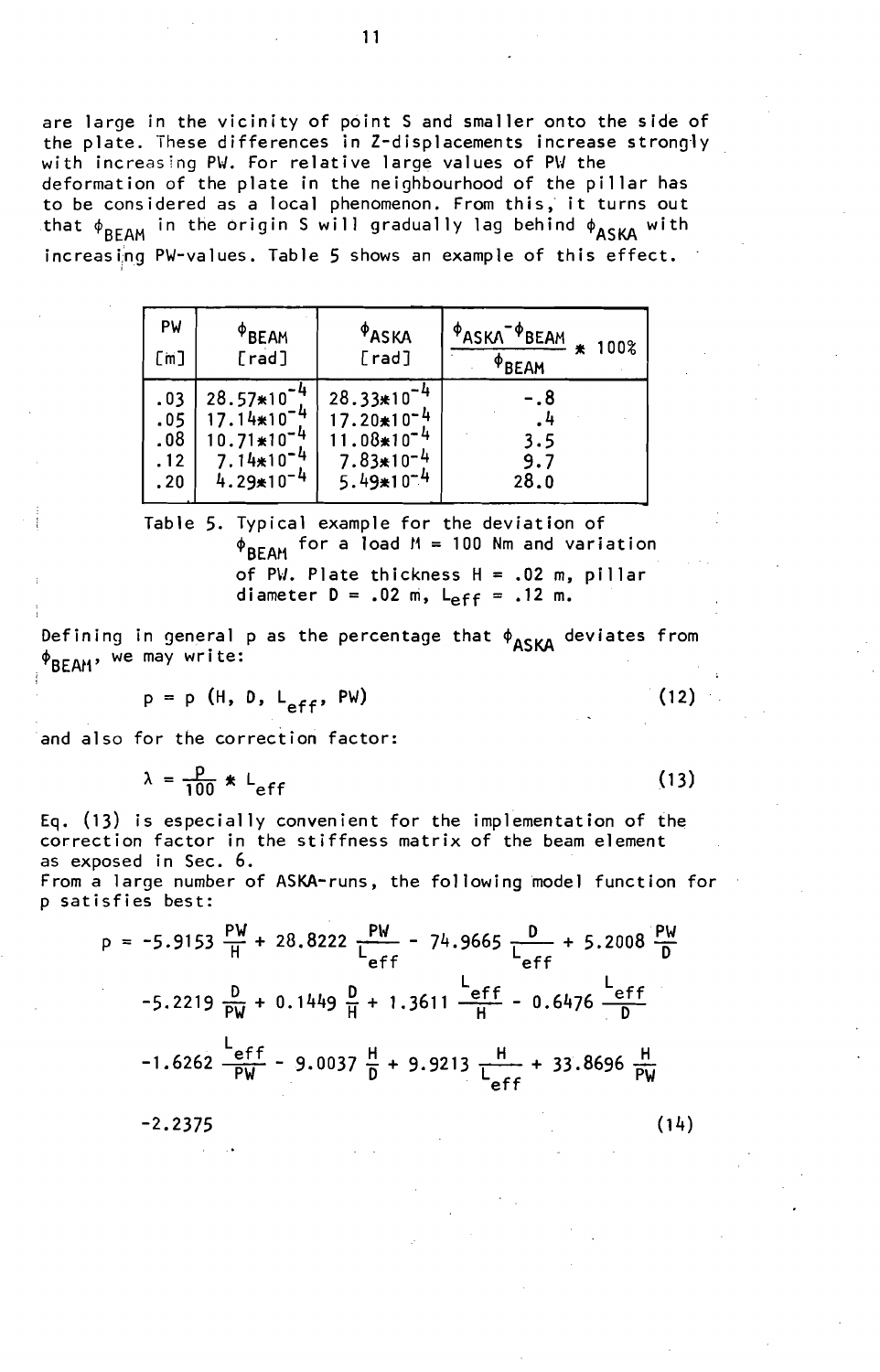If we neglect second-order effects the following - more simple model function for p also satisfies:

$$
p = 23.7987 \frac{PW}{L_{eff}} - 127.2420 \frac{D}{L_{eff}} + 66.6015 \frac{H}{L_{eff}}
$$
 (15)

If Eq. (14) is used in order to calculate  $\lambda$  with the aid of Eq. (13) the correction factor  $\lambda$  still depends upon the effective length of the plate L<sub>eff</sub>. From this it follows, that we need an estimation of  $L_{\rho ff}$  from the design drawing of the die-set when using the rather complicated formula of Eq. (14). In order to get an idea of the error in p which can be made in following this procedure, this error has been calculated with the aid of the partial derivative ∂p/∂L<sub>eff</sub> from Eq. (14) for a number of cases. .<br>On an average an estimation error of 10% of L<sub>eff</sub> results in an error of 0.6% in p, which is really a second-order effect. When using the Eqs. (13) and (15) we do not have this problem, because in that case  $\lambda$  does not depend upon  $L_{eff}$ .

# 6. IMPLEMENTATION OF THE CORRECTION FACTORS  $\psi$  and  $\lambda$  in the STIFFNESS MATRIX OF A BEAM ELEMENT

In Fig. 7 a part of a die-set is shown. In order to compute the deflections of this construction with high accuracy, the correction factors  $\psi$  for the pillar and  $\tilde{\lambda}$  for the plates must be used. There are a number of ways to introduce these correction factors, but to our opinion the solution described below is most convenient for the user.



# Fig. 7. An example of a pillar-like element.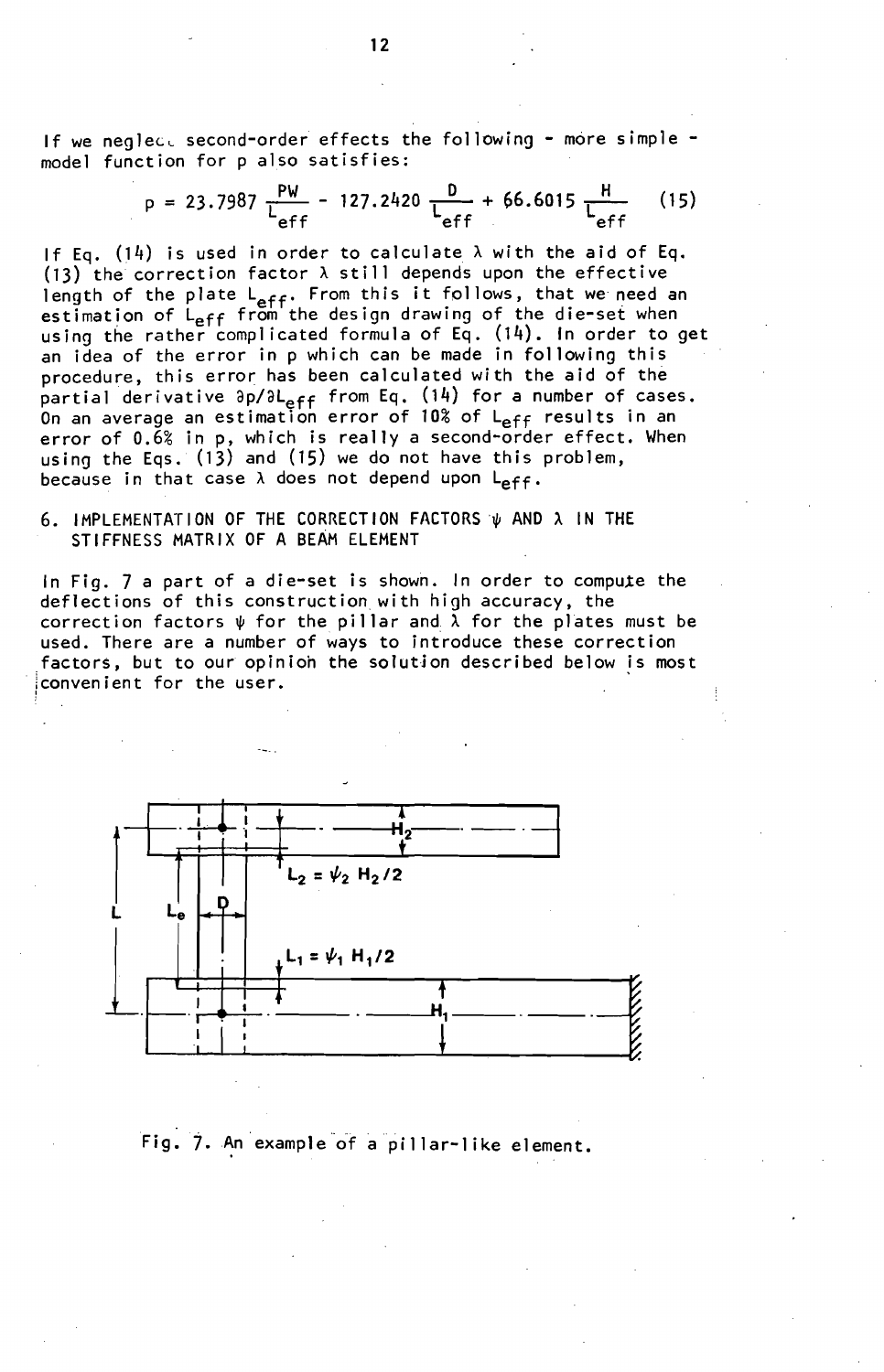0 
$$
-4E
$$
  
\n $AL_{e}^{3} + SL_{e}$   
\n $AL_{e}^{3} + SL_{e}$   
\n $AL_{e}^{3} + SL_{e}$   
\n $AL_{e}^{3} + SL_{e}$   
\n $AL_{e}^{3} + SL_{e}$   
\n $AL_{e}^{3} + SL_{e}$   
\n $AL_{e}^{3} + SL_{e}$   
\n $AL_{e}^{3} + SL_{e}$   
\n $AL_{e}^{3} + SL_{e}$   
\n $AL_{e}^{3} + SL_{e}$   
\n $AL_{e}^{3} + SL_{e}$   
\n $AL_{e}^{3} + SL_{e}$   
\n $AL_{e}^{3} + SL_{e}$   
\n $AL_{e}^{3} + SL_{e}$   
\n $AL_{e}^{3} + SL_{e}$   
\n $AL_{e}^{3} + SL_{e}$   
\n $AL_{e}^{3} + SL_{e}$   
\n $AL_{e}^{3} + SL_{e}$   
\n $AL_{e}^{3} + SL_{e}$   
\n $AL_{e}^{3} + SL_{e}$   
\n $AL_{e}^{3} + SL_{e}$   
\n $AL_{e}^{3} + SL_{e}$   
\n $AL_{e}^{3} + SL_{e}$   
\n $AL_{e}^{3} + SL_{e}$   
\n $AL_{e}^{3} + SL_{e}$   
\n $AL_{e}^{3} + SL_{e}$   
\n $AL_{e}^{3} + SL_{e}$   
\n $AL_{e}^{3} + SL_{e}$   
\n $AL_{e}^{3} + SL_{e}$   
\n $AL_{e}^{3} + SL_{e}$   
\n $AL_{e}^{3} + SL_{e}$   
\n $AL_{e}^{3} + SL_{e}$   
\n $AL_{e}^{3} + SL_{e}$   
\n $AL_{e}^{3} + SL_{e}$   
\n $AL_{e}^{3} + SL_{e}$   
\n $AL_{e}^{3} + SL_{e}$   
\n $AL_{e}^{3} + SL_{e}$   
\n $AL_{e}^{3} + SL_{$ 

 $AL_e^3 + SL_e$ 

Fig. 8. Stiffness matrix for a pillar like beam element; where  $S = 24 \kappa I(1+v)$ .

 $AL_{e}^{3} + SL_{e}$ 



Fig. 9. An example of a plate like element.



Fig. 10. Stiffness matrix for a plate 1ike beam element; where S = AL<sup>2</sup>(L<sup>2</sup>+4L $\lambda_1$ +4L $\lambda_2$ +12 $\lambda_1$  $\lambda_2$ ) + 24kLI(1+v)(L+ $\lambda_1$ + $\lambda_2$ ).